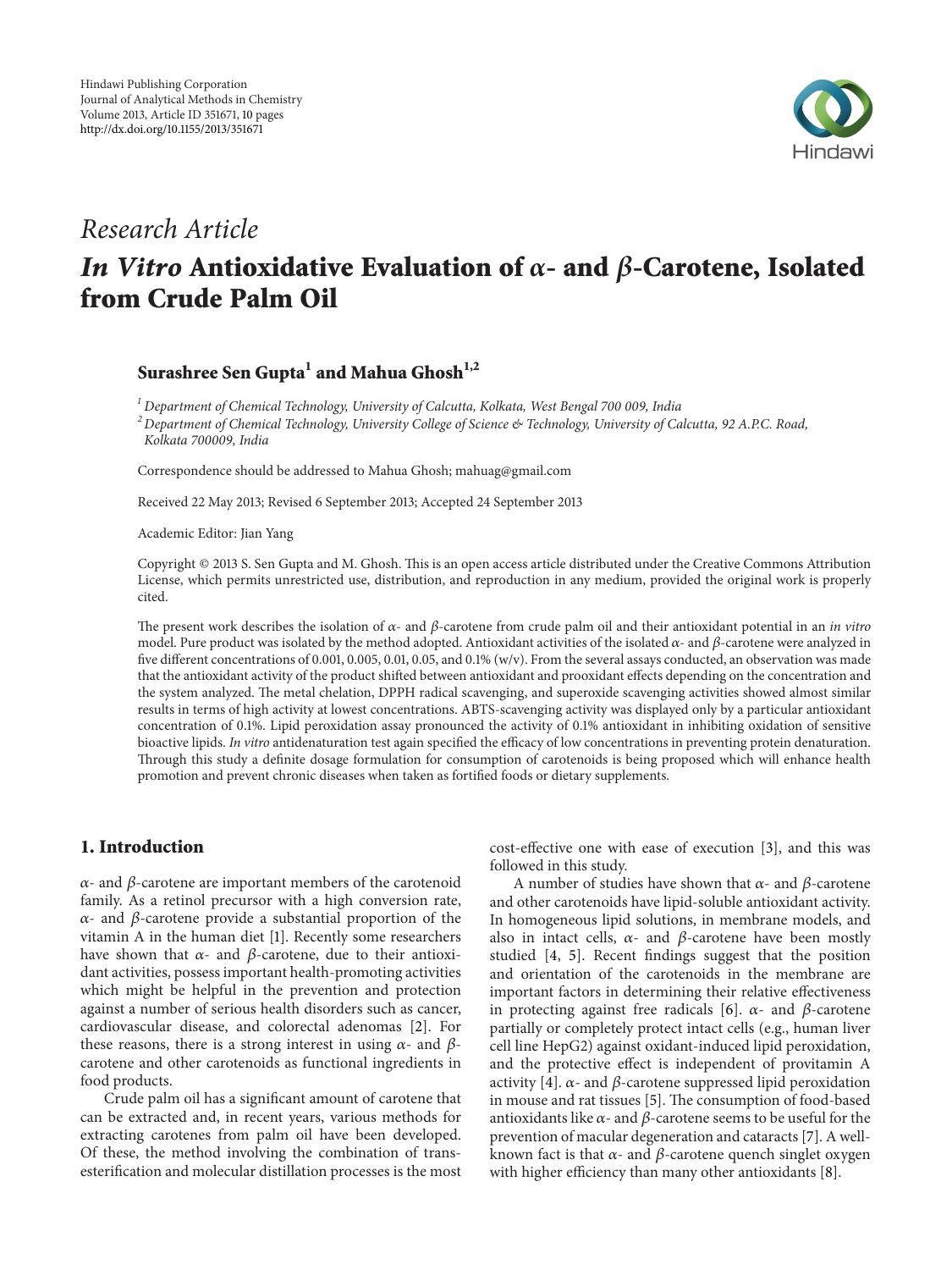In contrast to the physiologically relevant properties, the knowledge on antioxidant potential of  $\alpha$ - and  $\beta$ -carotene, in vitro, is scarce as most studies conducted so far were in vivo. Hence, the aim of the present study was to isolate  $\alpha$ - and  $\beta$ carotene from crude palm oil, their characterization, and in vitro investigation of their antioxidative efficacy.

#### 2. Experimental

2.1. Materials. Crude palm oil imported from Indonesia was collected from local Vanaspati manufacturer. All other reagents were of analytical grade and procured from Merck India Ltd., Mumbai. India.

2.2. Isolation of  $\alpha$ - and  $\beta$ -Carotene from Crude Palm Oil. Crude palm oil was chemically transesterified with methanol and sodium hydroxide. Oil and alcohol were taken in different molar ratios and stirred while maintaining a high temperature for a definite time interval [3]. Syntheses of esters were monitored by thin layer chromatography. The effects of different reaction parameters for this particular reaction, such as temperature, substrate molar ratio, and concentration of alkali, were optimized with individual sets of reaction mixture. Oil : methanol ratio of 1 : 10 on weight basis, stirring rate of 200 rpm, temperature of 80<sup>∘</sup>C for 3 hours, and a concentration of 0.2% NaOH were optimised for maximum yield of  $\alpha$ - and  $\beta$ -carotene. A two-phase mixture comprising a glycerol phase and an ester phase consisting of fatty esters and the carotene was obtained. The ester phase was distilled at 300<sup>∘</sup>C at 10−01 mbar pressure in a molecular distillation unit (SIBATA, Japan, serial no. N40394). The residue was diluted 5 times and saponified with ethanolic potassium hydroxide at 80<sup>∘</sup>C. The carotene was extracted from the saponified residue with a mixture of hexane and water where the extract phase was rich in carotene. Pure carotene was obtained on solvent (hexane) removal which was crystallized and recrystallized with acetone.

2.3. Spectrophotometric Analysis. For spectrophotometric analysis 0.01 g measured amount of the crystallized carotene product was taken in a calibrated test tube and dissolved into 25 mL of petroleum ether. The solution was scanned under UV-visible spectrophotometer (UV-1700 PharmaSpec, UV-VIS Spectrophotometer, Shimadzu, Japan) between 300– 600 nm. The  $\lambda_{\text{max}}$  value was noted and the molar extinction coefficient ( $\varepsilon_{\rm max}$ ) using 1 cm cell was calculated for definite concentration of the sample. Further spectral conformation was carried out by scanning the solid carotene crystals under the UV-visible range of 200–800 nm with UV spectrophotometer (U-3501, Hitachi, Japan).

2.4. Characterisation by Thin Layer Chromatography (TLC). Crystalline samples were dissolved in petroleum ether and spotted in glass TLC plates coated with silica gel stationary phase. The TLC plate was placed in a chamber saturated with solvent vapour. The solvent system consisted of 60% petroleum ether/20% acetone/20% dichloromethane [9]. After development of the plates, they were visualized by

subjecting them to iodine vapour. The  $R_f$  values for the spot on the TLC plate were calculated:

$$
R_f = \frac{\text{distance from baseline to sample front}}{\text{distance from baseline to solvent front}}. \tag{1}
$$

2.5. Characterisation by High Performance Liquid Chromatography (HPLC). Analysis of the carotenoids was conducted using Waters HPLC (Milford, Massachusetts, US) with a Waters 1525 binary HPLC pump consisting of a vacuum degasser and a Waters 2487 dual  $\lambda$  absorbance detector. Reverse-phase HPLC equipped with Nova-pak  $C_{18}$  column,  $3.9 \times 150$  mm, 4  $\mu$ m was used for the analysis of the antioxidant. The UV detector was set at 450 nm. The mobile phase consisted of acetonitrile : methanol : tetrahydrofuran (50 : 45 : 5 by volume) [10]. The crystallized carotenoids were dissolved in 5 mL of the mobile phase. The mobile phase was isocratic solvent. Injection volume of 200  $\mu$ L and the flow rate were set at 1 mL/min. Data acquisition was completed in 40 minutes.

2.6. Antioxidant Assay of Isolated Carotene Crystals. The antioxidant activity of the isolated carotenoids was examined by seven different in vitro assay systems. Different concentrations of the antioxidant were prepared in ethanol. The concentrations were 0.001, 0.005, 0.01, 0.05, and 0.1% (w/v). Their antioxidant activities were measured consecutively.

2.6.1. Assay of DPPH Radical-Scavenging Activity. Antioxidant activity of  $\alpha$ - and  $\beta$ -carotene was determined by the scavenging activity of the stable DPPH free radical. The method was described by Katerere and Eloff [11]. Different concentrations of the test samples were placed into test tubes taking 0.2 mL from each of them with 4 mL of 0.2 mM of ethanolic solution of DPPH. Absorbance at 517 nm was determined after 40 minutes using a solution of ethanol and DPPH  $(3:1)$  as control. Radical scavenging activity was expressed as the inhibition percentage and was calculated using the following formulae:

% Radical scavenging activity = 
$$
\left[\frac{A_0 - A_1}{A_0}\right] \times 100,
$$
 (2)

where  $A_0$  is the absorbance of the control and  $A_1$  is the absorbance of the sample.

2.6.2. Assay of Reductive Potential. The reductive potential of the antioxidant was determined according to the method of Dorman and Hiltunen [12]. The reaction mixture containing different concentrations of the antioxidants  $(50-250 \mu g/mL)$ in 1 mL of ethanol, phosphate buffer (2.5 mL, 0.2 M, pH 6.6), and potassium ferricyanide (2.5 mL, 1% wt/vol) was incubated at 50<sup>∘</sup>C for 20 minutes. A portion (2.5 mL) of trichloroacetic acid (10% wt/vol) was added to the mixture, which was then allowed to rest for 10 minutes. From the mixture 2.5 mL was taken and mixed with distilled water  $(2.5 \text{ mL})$  and FeCl<sub>3</sub> (0.5 mL, 0.1% wt/vol), and the absorbance was measured at 700 nm in a spectrophotometer. Higher absorbance of the reaction mixture indicated greater reductive potential.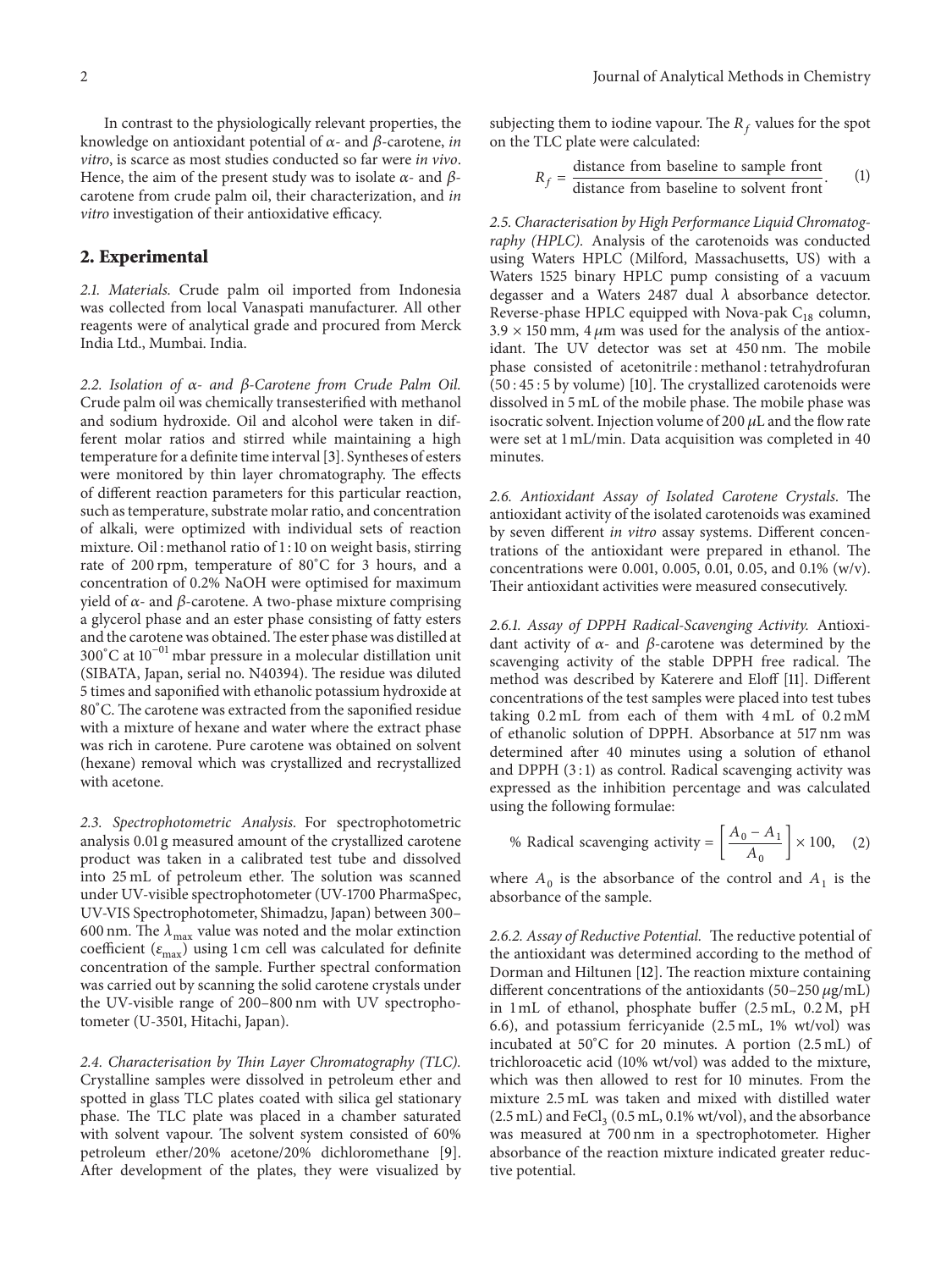2.6.3. Assay of Metal Chelating Activity. The  $Fe^{2+}$  chelating ability of antioxidants was estimated by the method of Dinis et al. [13]. Samples with concentrations of about 50–  $250 \,\mu$ g/mL were added to  $0.08 \,\mathrm{m}$ L of FeCl<sub>2</sub> (2.5 mmol/L) solution. To the system 0.3 mL of ferrozine (6 mmol/L) solution was added and the mixture was shaken vigorously and left to stand at room temperature for 10 minutes. Absorbance was thereby measured spectrophotometrically at 562 nm. Percentage of inhibition of ferrozine- $Fe<sup>2+</sup>$  complex formation was calculated as follows:

% inhibition = 
$$
\left[\frac{A_0 - A_1}{A_0}\right] \times 100,
$$
 (3)

where  $A_0$  is the absorbance of the control and  $A_1$  is the absorbance of the sample.

2.6.4. ABTS Radical Scavenging Activity. ABTS radical cation scavenging activity of flaxseed lignan was assessed by the method of Re et al. [14] and Zhao et al. [15] with some minor modifications. Measured volume of 5 mL of 7 mM ABTS was mixed with  $88 \mu$ L of 140 mM  $K_2S_2O_8$  and kept overnight. Next day the solution was diluted with 50% ethanol and an initial absorbance of 0.7 was set at 734 nm. Then 1 mL of diluted ABTS was mixed with 20  $\mu$ L of sample and absorbance was measured at 734 nm at 1-second intervals for 5 minutes.

2.6.5. Lipid Oxidation in a Linoleic Acid Emulsion Model System. The ammonium thiocyanate method was used to assess the antioxidant activity of flaxseed lignans with some minor modifications of the procedure of Gülçin [16]. A linoleic acid preemulsion was made by vortexing 0.28 g of linoleic acid with 0.28 g of Tween 20 in 50 mL of 0.05  $\mu$ L phosphate buffer (pH 7.4). Working solutions of SDG (0.2 mL) were added and mixed with 2.5 mL linoleic acid emulsion and 2.3 mL phosphate buffer (0.2  $\mu$ L), vortexed, and incubated at 37°C overnight. Aliquots (100  $\mu$ L) from the incubated mixture were withdrawn at 1, 24, 48, 72, 96, and 120 hours of incubation and tested for lipid peroxidation by adding 5 mL of ethanol (75%), 0.1 mL of NH<sup>4</sup> SCN (30% w/v), and 0.1 mL of FeCl<sub>2</sub> (0.1% w/v). The absorbance of the reaction mixture was measured at 500 nm against ethanol

% inhibition = 
$$
\left[\frac{A_0 - A_1}{A_0}\right] \times 100,
$$
 (4)

where  $A_0$  is the absorbance of the control and  $A_1$  is the absorbance of the sample.

2.6.6. Superoxide Anion Scavenging Activity. Superoxide anion scavenging activity of flaxseed lignan was based on the method described by Yaping et al. [17] and Wang et al. [18] with some minor modifications. About 4.5 mL of Tris-HCl buffer (50 mmol/L, pH 8.2) and 1.0 mL tested samples with various concentrations were mixed in tubes with lids. Then the mixture was incubated for 20 min in the water bath at 25<sup>∘</sup>C. Meanwhile, 0.4 mL of 25 mmol/L pyrogallol preheated at 25<sup>∘</sup>C was added immediately. After 4 min,

the reaction was terminated by 0.1 mL HCl solution (8 mol/L) and the mixture was centrifuged at 4000 rpm for 15 min. The absorbance of sample and control was determined by UV spectrophotometer at 325 nm. Scavenging activity was calculated using the following equation:

Supercxide anion scavenging activity (%) = 
$$
\frac{(A0 - As)}{A0}
$$

$$
\times 100,
$$
 (5)

where  $A0$  is the absorbance without sample and  $As$  is absorbance with sample.

2.6.7. Assay of In Vitro Anti-denaturation Effects. The assay helps to assess the anti-denaturation/anti-inflammatory effect of proteins. The method is based on the works of Williams [19]. An amount of 2.5 mL 1% BSA was mixed with 2.5 mL tris acetate buffer (0.05 M) and 2.5 mL of the test solutions.The mixtures were heated at 69<sup>∘</sup>C for 4 minutes and cooled and then the absorbances of the turbidities were read at 660 nm

% inhibition of denaturation = 
$$
\frac{(A0 - As)}{A0} \times 100,
$$
 (6)

where A0 is the absorbance of control and As is absorbance with sample.

2.7. Statistical Analysis. Statistical analysis was performed with one-way analysis of variance (ANOVA). When ANOVA detected significant differences between mean values, means were compared using Tukey's test. For statistical studies OriginLab software (Origin7, OriginLab Corporation, Northampton, UK) was used. Statistical significance was designated as  $P < 0.05$ . Three replications for each of the experiments and assays were conducted  $(n = 3)$ . A mean of the three values was reported in each case. The values are expressed as Mean ± SEM.

#### 3. Results and Discussions

3.1. Isolation, Spectroscopic Analysis, and TLC of  $\beta$ -Carotene. In the present work the palm oil was initially transesterified and then concentrated by distillation for isolating  $\alpha$ - and  $\beta$ -carotene. Amount of the carotene crystals obtained was 1.2%. Spectroscopic studies showed maximum absorption at  $440 \text{ nm}$  (Figure 1(a)) and a minor absorbance peak at 466.6 nm (Figure 1(b)). The peak at 440 nm corresponds to the absorbance by  $\beta$ -carotene, as confirmed by calculation of the molar extinction coefficient ( $\varepsilon_{\text{max}}$ )

$$
\varepsilon_{\text{max}} = \frac{A}{CL},\tag{7}
$$

where  $A$  is absorbance of the specified molecule at maximum wavelength  $(\lambda_{\text{max}})$ , C is concentration of the active molecule, and  $L$  is distance  $(1 \text{ cm})$ .

The extinction coefficient was calculated to be 1, 28,  $300$  L mol<sup>-1</sup> cm<sup>-1</sup> which is in correlation with established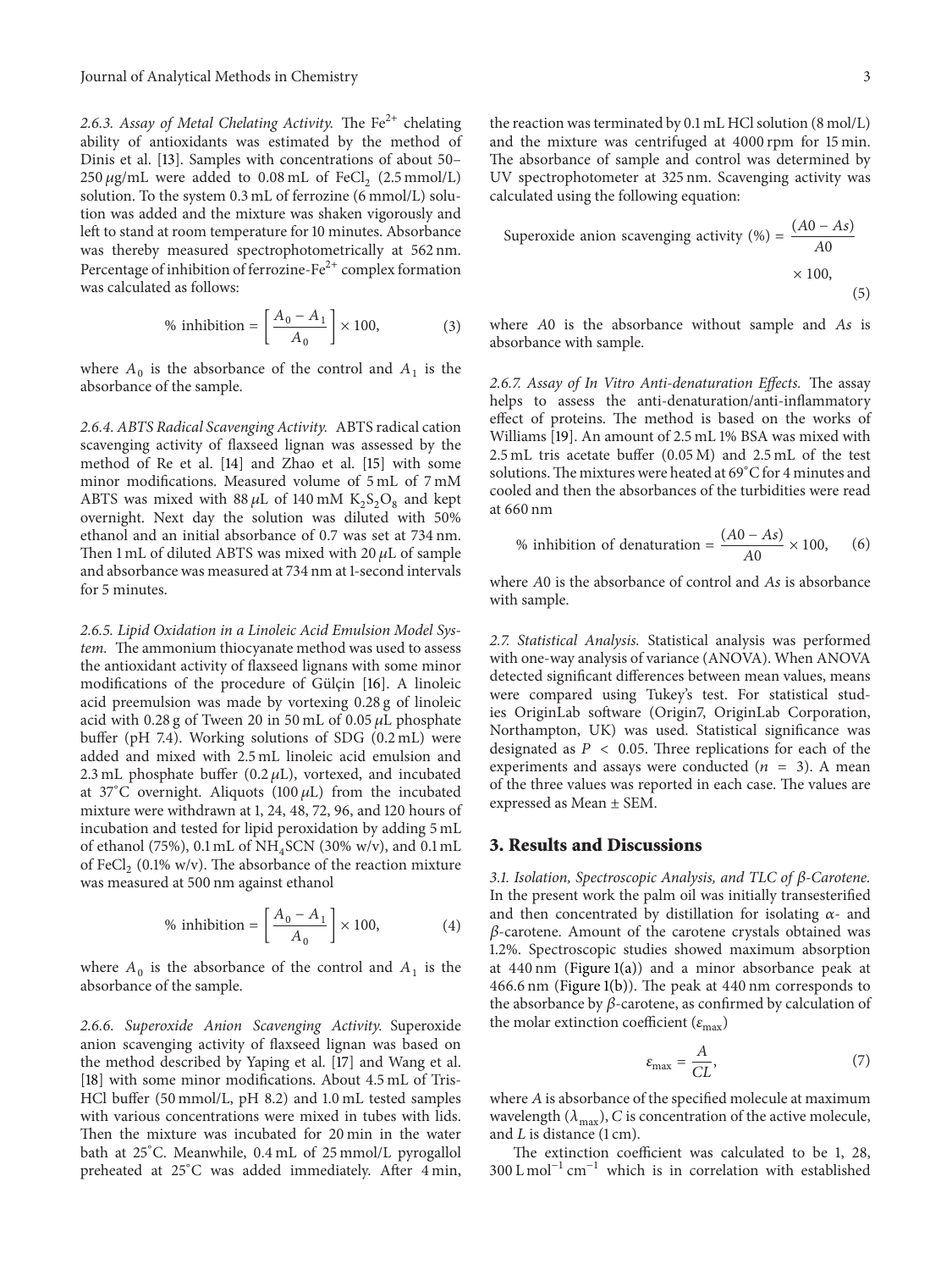

FIGURE 1: Absorbance spectrum of  $\beta$ -carotene/ $\alpha$ -carotene pigments isolated from crude palm oil: (a) absorbance maxima of  $\beta$ -carotene at 440 nm; (b) absorbance of  $\alpha$ -carotene at 466.6 nm; (c) absorbance profile of  $\beta$ -carotene/ $\alpha$ -carotene mixture in a crystalline form.

values of extinction coefficient [20]. The minor peak at 466.6 nm is that of  $\alpha$ -carotene which is in correlation with the extinction coefficient (1, 02, 979 L mol<sup>-1</sup> cm<sup>-1</sup>) of  $\alpha$ -carotene [21].

The absorption at given wavelength range can be expressed as the sum of individual carotenoids as observed in Figure 1(c), where UV/visible spectrophotometric study of the crystalline carotenoid pigment displays a uniform plateau-shaped absorption range representing an assemblage of  $\alpha$ - and  $\beta$ -carotene. The range was observed between 300 to 550 nm which is in harmony with previously derived results.

On thin layer chromatographic analysis  $R_f$  factor was calculated to be 0.95 which corresponds to previously reported values [22]. The single spot indicated that  $\alpha$ - and  $\beta$ -carotene had overlapped over the specified area resulting in the incurrence of an intermediate value of retention factor.

3.2. Detection of  $\beta$ -Carotene Using High Performance Liquid Chromatography (HPLC). On HPLC two peaks were observed with retention times at 28.2 and 30.5 minutes.  $\beta$ carotene eluted as a single peak at 30.5 minutes (Figure 2) and  $\alpha$ -carotene at 28.2 minutes, as deciphered by comparison with authentic standards.

3.3. Antioxidant Assay of Isolated  $\beta$ -Carotene. The antioxidant activity of the isolated carotene crystals were examined by seven different in vitro assay systems. Different concentrations of the antioxidant was prepared in ethanol. The concentrations prepared were 0.001, 0.005, 0.01, 0.05, and 0.1% (w/v). Their antioxidant activities were measured in terms of DPPH radical scavenging activity, reducing activity, metal chelation, ABTS radical scavenging activity, lipid peroxidation, superoxide scavenging activity, and antidenaturation effect.

3.3.1. Assay of DPPH Radical-Scavenging Activity. The DPPH radical scavenging method was based on the reduction of methanolic DPPH solution in the presence of a hydrogen donating antioxidant, due to the formation of the nonradical form DPPH-H [23]. Monitoring the decrease of the radical in terms of decreasing absorbance values leads to the assessment of the antioxidant activity of the product. The carotene crystals were able to reduce and decolourise 1,1 diphenyl-2-picrylhydrazyl efficiently at low concentrations, via their hydrogen donating ability (Figure 3). This is an electron transfer-based assay which measures the capacity of an antioxidant in the reduction of an oxidant. Here the degree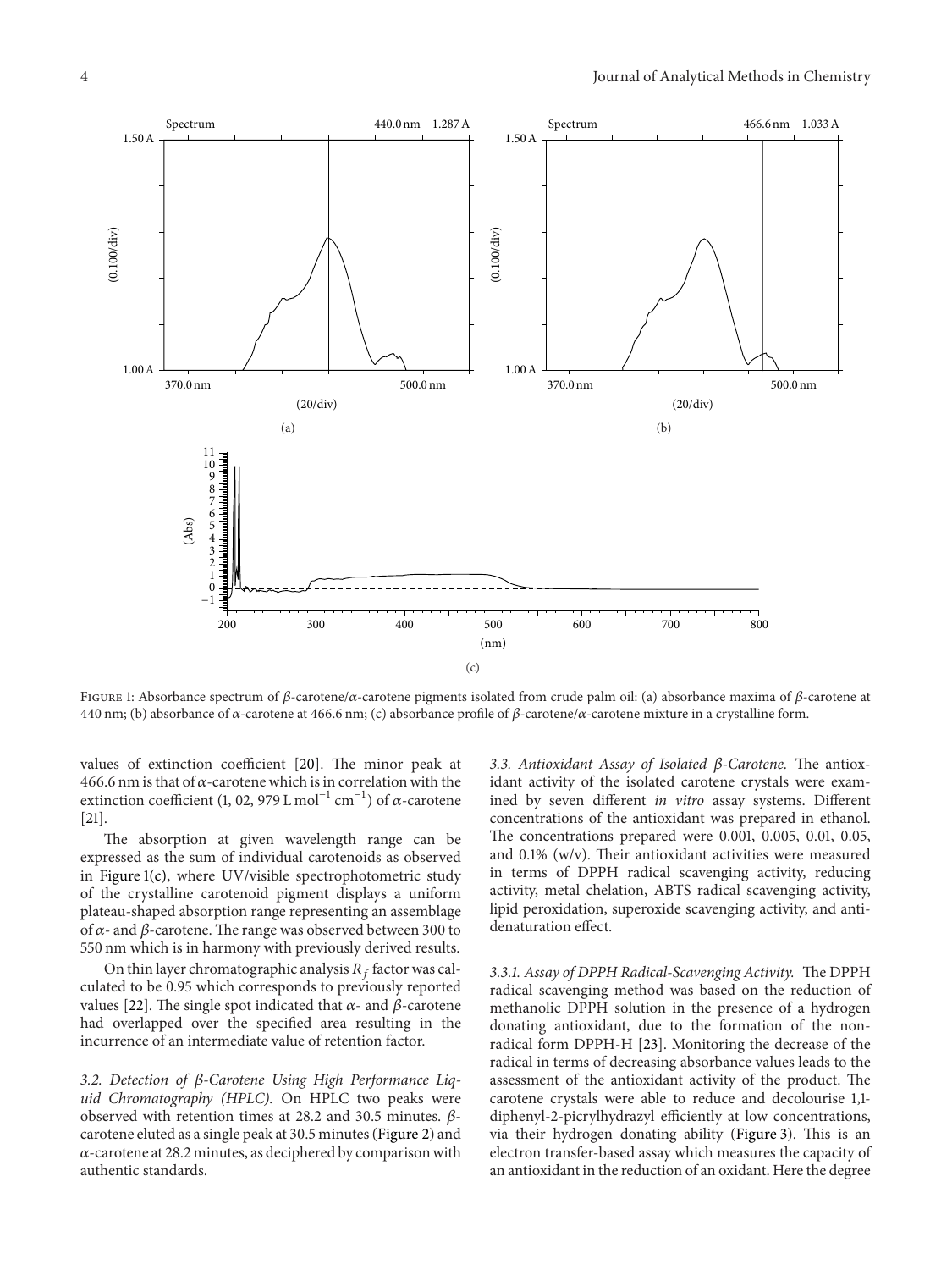

FIGURE 2: HPLC chromatogram of  $\alpha$ - and  $\beta$ -carotene.



FIGURE 3: DPPH radical scavenging activity for  $\alpha$ - and  $\beta$ -carotene crystals at different concentrations. Values are Mean ± SEM of 3 observations. At the 0.05 level, difference in superscripts (a, b, c, d) indicates significant difference in means.

of colour change is correlated with the sample's antioxidant activity.

The order of antioxidant potency by DPPH method is conclusive of the behavior of the antioxidant at different concentration gradients. Colour interference by  $\alpha$ -carotene with DPPH chromogen and  $\beta$ -carotene may result in a lower measured DPPH activity at high concentrations [24]. Moreover the presence of higher concentrations of antioxidants results in prooxidant effects which induce oxidative stress, usually by inhibiting antioxidant systems. Hence the lowest concentration of the antioxidant (0.001%) that was analysed for DPPH radical scavenging activity was found to be the optimum concentration that showed efficacy in scavenging the free radicals. Furthermore, on comparing the mean values, all the concentration means varied significantly among themselves except for 0.001% and 0.005% concentrations at  $P < 0.05$ .

3.3.2. Assay of Reductive Potential. Again assay of reducing capacity is an effective means to understand the antioxidant



FIGURE 4: Reducing activity of  $\alpha$ - and  $\beta$ -carotene crystals at different concentrations. Values are Mean  $\pm$  SEM of 3 observations. At the 0.05 level, the difference in superscripts (a, b, c, d, e) indicates significant difference in means.

activity of various antioxidants. Reducing capacity serves as a significant indicator of the potential antioxidant activity of any bioactive species. Here reduction potential bears a proportional dependency on the absorbance measured (Figure 4). Here all the different concentration mean values were significantly different from each other at  $P < 0.05$ . The measured absorbance serves to indicate the change in reduction potential of the tested species. The reducing power (transformation of  $Fe^{3+}$  to  $Fe^{2+}$ ) of the antioxidant makes it an efficient electron donor, which can react with free radicals to convert them to more stable products, thereby terminating radical chain reactions.The antioxidant exerts an antioxidant effect by reducing  $Fe<sup>3+</sup>$  to  $Fe<sup>2+</sup>$ . Such bioactive property of the antioxidant leads to the development of its chemoprotective potential too. From this assay it was deduced that in terms of reducing activity  $\alpha$ - and  $\beta$ -carotene showed the expected tendency of concentration variation. With increasing carotenoid concentrations the absorbance increased indicating an increase in the reducing activity of the antioxidant. Hence higher amounts of the antioxidant will serve as an efficient reducing agent, though its radical scavenging activity showed a contrary behaviour.

3.3.3. Assay of Metal Chelating Activity. Again metal chelation activity is an example of a complexation reaction where Ferrozine [disodium salt of 3-(2-pyridyl)-5,6-bis(4 phenylsulfonic acid)-1,2,4-triazine] is a complex-forming agent of Fe(II) and will form a magenta complex Fe(II)- (Ferrozine)(III) with maximum absorbance at 562 nm. Hence in the presence of a reducing agent the complex formation is hampered resulting in decrease in the colour of the complex and hence a decrease in the absorbance. Measurement of absorbance therefore allows estimating the metal chelating activity of the coexisting chelator [25]. In this case  $\alpha$ - and  $\beta$ -carotene interfered with the formation of ferrous-ferrozine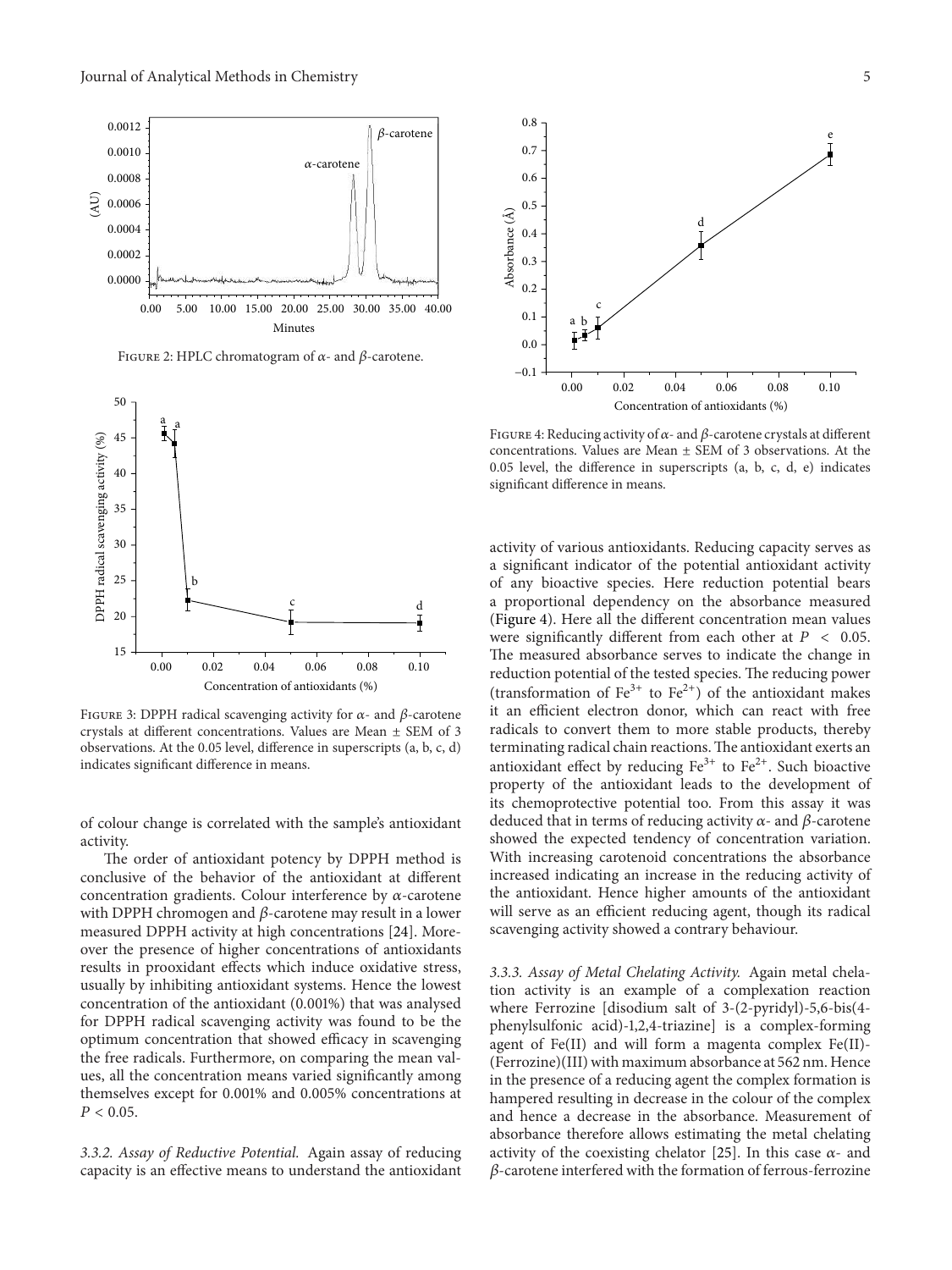

FIGURE 5: Metal chelation activity of  $\alpha$ - and  $\beta$ -carotene crystals at different concentrations. Values are Mean ± SEM of 3 observations. At the 0.05 level, the difference in superscripts (a, b, c, d, e) indicates significant difference in means.

complex. The steric hindrance generated by the bulky carbon chains of  $\alpha$ - and  $\beta$ -carotene prevented the unsaturated groups from acting as chelating agents at higher concentrations. Moreover with increasing concentrations the prooxidant effect is active and  $\alpha$ - and  $\beta$ -carotene become the source of complexation, resulting in higher absorbance values and hence reduced metal chelation activities (Figure 5). In fine,  $\alpha$ and  $\beta$ -carotene act as a better DPPH-radical scavenger than a metal chelator.The presence of unsaturated groups could be a contributing factor towards their effective reducing property. All the different concentration mean values were significantly different from each other at  $P < 0.05$ .

3.3.4. ABTS Radical Scavenging Activity. The ABTS assay is based on the ability of antioxidants to scavenge the long-life radical cation ABTS<sup>+</sup>. The scavenging of radicals produces a decreased absorbance at 734 nm. Here absorbance was found to increase at 734 nm for all concentrations, except for 0.1% concentration (Figure 6). In case of 0.1% concentration, commencement of radical-scavenging activity was observed beyond 240 seconds, as indicated by lowering absorbance values.

Unlike DPPH radical scavenging activity, the ABTSscavenging power was exhibited only at 0.1% antioxidant concentration. Apparently here the antioxidant activity of  $\alpha$ - and  $\beta$ -carotene cannot be well differentiated based on their concentrations as can be established in the case of DPPH method or metal chelation. Generation of oxidative stress was evident from the increase in absorbance values at 0.05% concentration. The lowest concentration of 0.001% showed higher absorbance readings than the ones at 0.005% concentration. This could be due to the inability of the antioxidant to scavenge the long-life free radicals at the minimal concentration. At still higher value of 0.01% concentration, the absorbance value reaches an almost constant



FIGURE 6: ABTS-radical scavenging activity of  $\alpha$ - and  $\beta$ -carotene crystals at different concentrations. Values are Mean ± SEM of 3 observations. At the 0.05 level, at time intervals 0, 60, 120, 180, 240, and 300 seconds, the difference in superscripts indicates significant difference in means. Superscripts (1) (a, b, c) for 0.001%; (2) (d, e, f) for 0.005%; (3) (g, h, i) for 0.01%; (4) (j, k, l, m) for 0.05%; and (5) (n, o, p) for 0.1% are used.

value beyond 4 minutes indicating a possibility of ABTSscavenging capacity at higher time periods. At  $P < 0.05$ , for concentrations 0.001%, 0.005%, 0.01%, 0.05%, and 0.1% the population means were significantly different from each other throughout the time range tested except for: 60, 120 seconds and 180, 240, 300 seconds among themselves for 0.001% concentration; 120, 180, 240, 300 seconds among themselves for 0.005% concentration; 60, 120 seconds and 180, 240, 300 seconds among themselves for 0.01% concentration; 120, 180 seconds and 240, 300 seconds among themselves for 0.05% concentration; 60, 120, 300 seconds and 180, 240 seconds among themselves for 0.1% concentration.

3.3.5. Lipid Oxidation in a Linoleic Acid Emulsion Model System. The relative inhibitory effect of  $\alpha$ - and  $\beta$ -carotene on lipid peroxidation using a model linoleic acid peroxidation assay is shown in Figure 7. The basis of lipid peroxidation method involves the use of heat as the free radical initiator which instigates the oxidation of  $\text{Fe}^{2+}$  to  $\text{Fe}^{3+}$  (8) and is consequently measured by assessing the amount of peroxyl radicals that is generated in the prepared linoleic acid emulsion, due to the lipid oxidation reaction of the linoleic acid [26]

$$
Fe^{2+} + LOOH = Fe^{3+} + LO^* + OH^-,
$$
 (8)

where LOOH denotes a lipid derived hydroperoxide and LO<sup>∙</sup> denotes a lipid peroxyl radical. The  $Fe<sup>3+</sup>$  subsequently reacts with ammonium thiocyanate to form ferric thiocyanate. The absorbance at 500 nm measures the amount of ferric thiocyanate formed in the medium as a result of the above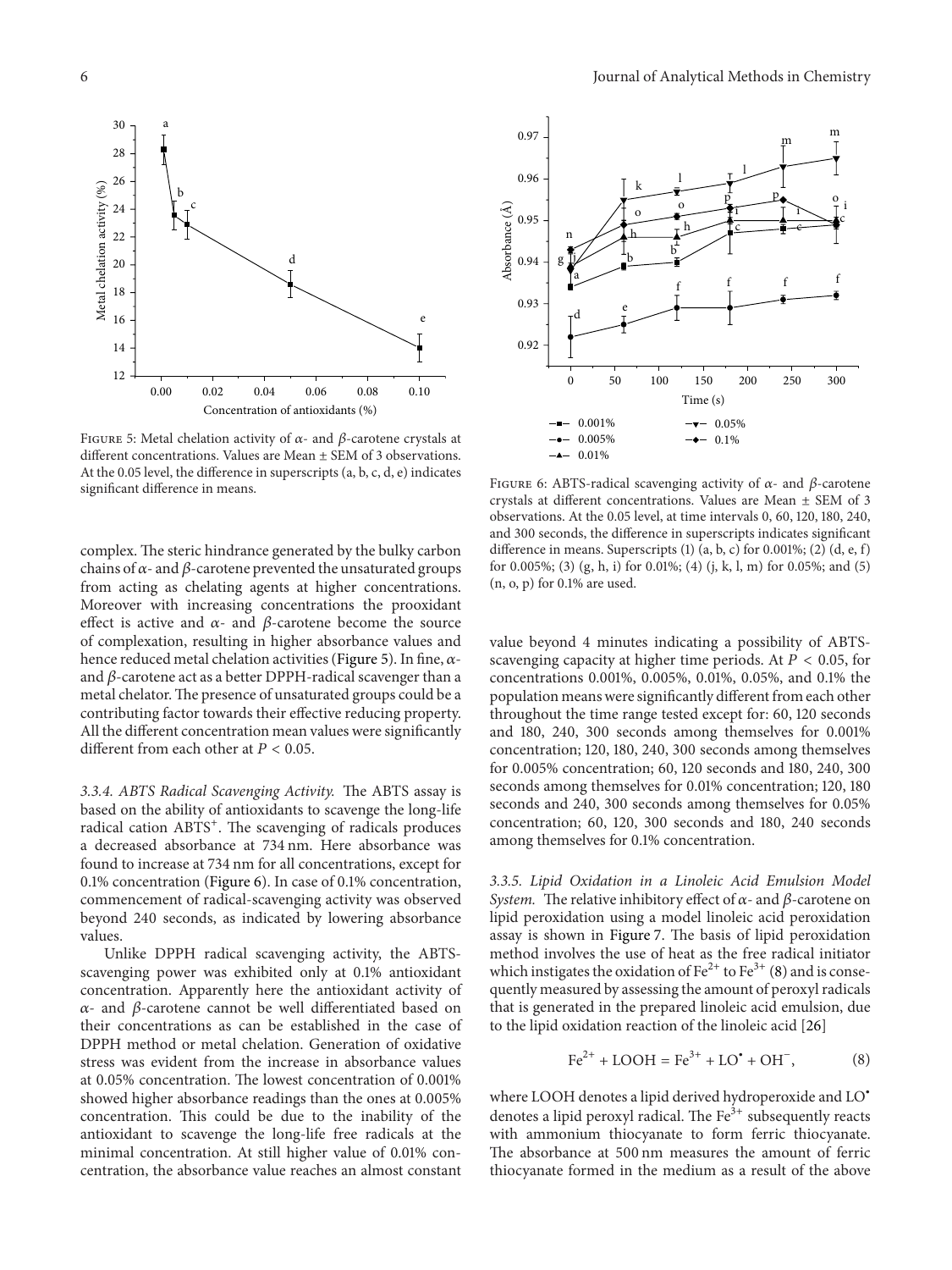

FIGURE 7: Prevention of lipid peroxidation by  $\alpha$ - and  $\beta$ -carotene crystals at different concentrations. Values are Mean ± S.E.M of 3 observations. At the 0.05 level, for the time span 0 hours, 24 hours, 48 hours, 72 hours, 96 hours, and 120 hours, the difference in superscripts indicates significant difference in means. Superscripts (1) (a, b, c) for 0.001%; (2) (d, e, f) for 0.005%; (3) (g, h, i, j) for 0.01%; (4) (k, l, m, n, o) for 0.05%; and (5) (p, q, r, s, t) for 0.1% are used.

reaction. Higher absorbance readings (i.e., lower prevention of lipid peroxidation) are associated with increased concentration of peroxyl radicals in the solution which occurs simultaneously with the formation of the colouring complex.  $\alpha$ - and  $\beta$ -carotene served to scavenge the Fe<sup>2+</sup> ion from the medium, where the scavenging efficacy increased with increasing concentration of the antioxidants. A variety of beta carotene isomers and metabolites were used to test for various in vitro assays like FRAP assay, lipid peroxidation, and so forth. No ferric reducing activity (FRAP assay) was observed for the isomers. Between the major isomers no significant differences in bleaching the ABTS<sup>\*+</sup> or in scavenging peroxyl radicals (ROO<sup>∙</sup> ) generated by thermal degradation of AAPH (using a chemiluminescence assay) were detected [27]. The carotenoids displayed lipophilic antioxidant activity by dissolving completely in the linoleic acid emulsion and serving as an efficient radical scavenger. A mixture of  $\alpha$ - and  $\beta$ -carotene in association increased the activity of the product crystals against lipid peroxidation as indicated by high level of inhibition of lipid peroxidation and therefore sufficient antioxidant activity at higher concentrations.

In case of 0.001% concentration prevention of peroxidation was not detected before 72 hours unlike 0.1% concentration where 0.97% prevention was observed only after 24 hours. Beyond 4 days the inhibition of lipid peroxidation reduced for all concentrations. Thus antioxidant activity of the products showed potency maximum up to 4 days, beyond which the effectiveness diminished gradually and predominance of the peroxyl radicals was observed, as indicated by



FIGURE 8: Superoxide scavenging activity by  $\alpha$ - and  $\beta$ -carotene crystals at different concentrations. Values are Mean ± SEM of 3 observations. At the 0.05 level, the difference in superscripts (a, b, c, d) indicates significant difference in means.

higher absorbance values. At  $P < 0.05$ , for the time span 0 hours, 24 hours, 48 hours, 72 hours, 96 hours, and 120 hours the population means are significantly different from each other for all the five different carotene concentrations except for: 72 from 120 hours for 0.005% concentration.

3.3.6. Superoxide Anion Scavenging Assay. Again  $\alpha$ - and  $\beta$ carotene crystals exhibited a concentration-dependent superoxide scavenging activity similar to DPPH radical scavenging activity. The losses of linearity in the dose response curve at low concentrations of  $\alpha$ - and  $\beta$ -carotene were a reflection of not only their superoxide scavenging efficiency, but also the prooxidant effect of the products. As both  $\alpha$ - and  $\beta$ carotene can interchange between a reduced form and an oxidised form, they display antioxidant and pro-oxidant properties related to their dosage and half-life [28]. Necessary preponderance must be given to the antioxidant activity of carotenoids at low concentrations, especially while considering their scavenging activities (Figure 8). Here pyrogallol acted as the free radical initiator which absorbed oxygen from the air; turning purple from a colourless solution, by forming superoxide anions. Superoxide anion is an oxygen-centered reactive oxygen species (superoxide anion and hydrogen peroxide are the main reactive oxygen species causing the oxidation of cells and tissues). They react with protons in water solution to form hydrogen peroxide (9), which serve as a substrate for the generation of hydroxyl radicals and singlet oxygen [29]

$$
2O_2^{\ -} + 2H^{\ +} \longrightarrow H_2O_2 + O_2. \tag{9}
$$

Superoxide radical is a very harmful species to cellular components as a precursor of more reactive oxygen species and is known to be produced in vivo and can result in the formation of  $H_2O_2$  via dismutation reaction.  $H_2O_2$  is a nonradical reactive oxygen species which acts as a strong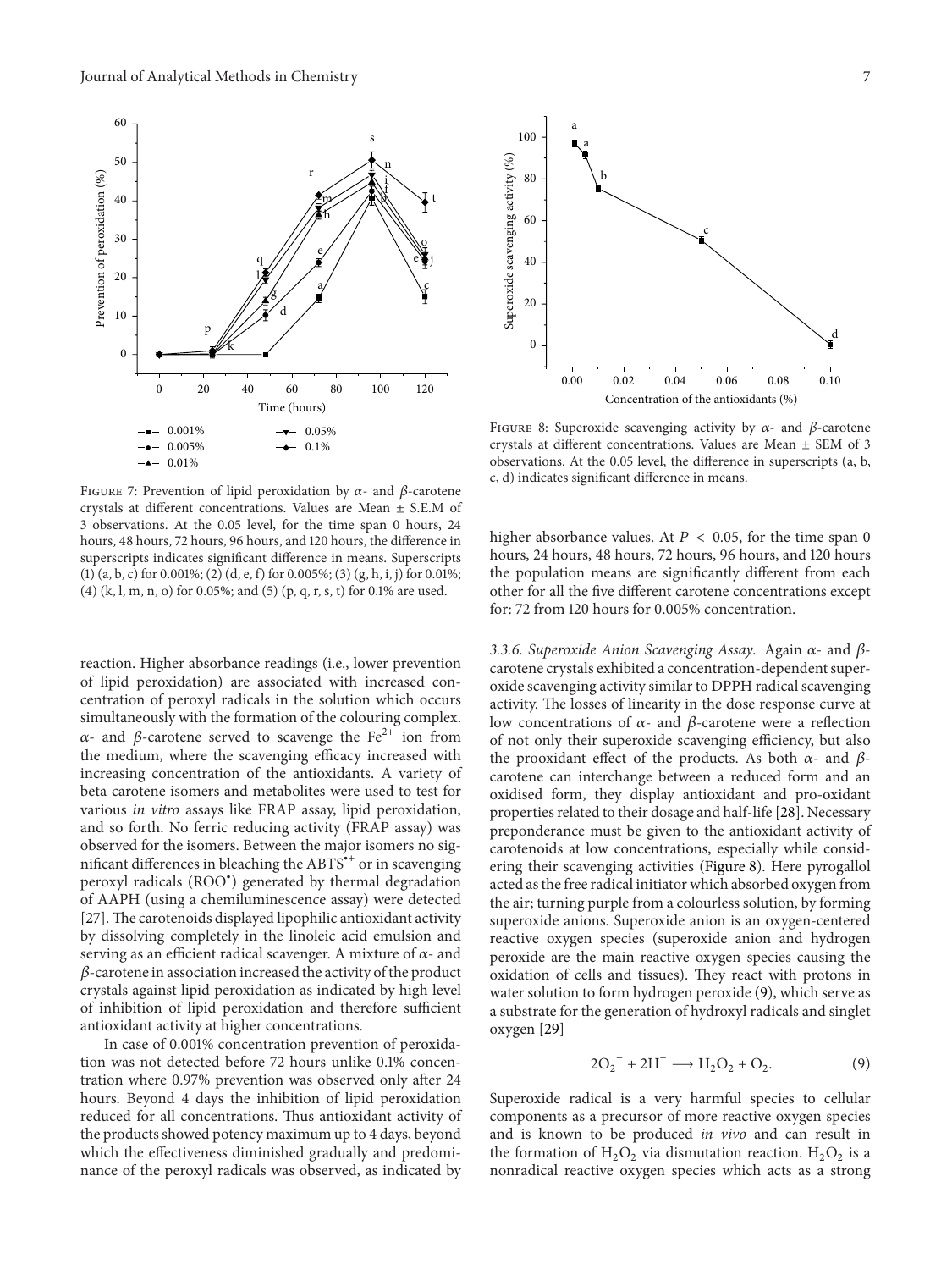

FIGURE 9: Inhibition of denaturation *in vitro* by  $\alpha$ - and  $\beta$ -carotene crystals at different concentrations. Values are Mean ± SEM of 3 observations. At the 0.05 level, the difference in superscripts (a, b, c, d) indicates significant difference in means.

oxidant leading to harmful reactions. Here  $\alpha$ - and  $\beta$ -carotene at a concentration of 0.001%, scavenged superoxide anions, with utmost efficiency, thereby reducing the probability of peroxide formation. Radical scavengers can be prooxidant unless linked to a radical sink, and superoxides are such radical sinks and hence efficiently scavenge radicals at low concentrations. Increasing concentrations of the antioxidants lead to the appearance of prooxidant activity resulting in the decrease in scavenging capacity. Here the antioxidant itself behaved as a radical that bigoted another radical with higher efficiency at lower concentrations and it promoted oxidation at higher concentrations. At  $P < 0.05$ , all the population means are significantly different from each other except for 0.001% and 0.005% concentrations.

3.3.7. Assay of In Vitro Antidenaturation Effects. The present study is the first of its kind to report the efficacy of  $\beta$ -carotene in protecting cells from denaturation/inflammatory effect in vitro (Figure 9).

When BSA is heated it undergoes denaturation and expresses antigens associated to Type III hypersensitive reaction which are related to diseases such as serum sickness, glomerulonephritis, rheumatoid arthritis, and systemic lupus erythematosus. An in-depth study of the antidenaturation effect of  $\alpha$ - and  $\beta$ -carotene can be utilised for the treatment of such diseases by their specific dosage formulations. An efficient antioxidant is one which is able to compete with endogenous scavengers and interact with endogenous pathways by localizing themselves in the appropriate area. One of the features of several nonsteroidal anti-inflammatory drugs is their ability to stabilize (prevent denaturation) heat treated BSA at pathological pH [pH 6.2–6.5] [19]. The increased synthesis of heat shock results in a ubiquitous physiological response of cells to environmental stress and hence promotes degradation of proteins. In this study an attempt was made in

*vitro* to study the course of action of  $\alpha$ - and  $\beta$ -carotene in preventing thermal denaturation and aggregation of BSA protein at increased temperatures. A variety of cellular internal and external stress are generated due to environmental imbalance which leads to the formation of reactive oxygen species resulting in the origin of several disturbances in the normal redox conditions of the cells leading to their deterioration in the course of time. These stresses denature proteins enhancing the probability of the formation of reactive oxygen species in the medium, leading to inflammation and other physiological malfunctions. These aggregates, if not disposed of or their formation being prevented, can lead to cell death. In response to the appearance of damaged proteins, cells induce the expression of such harmful species. However as an effective antioxidant  $\alpha$ - and  $\beta$ -carotene prevented such denaturation, which functioned as molecular chaperone and prevented protein aggregation or degradation. Carotenoids (including  $\beta$ -carotene) were found to promote health when taken at dietary levels, but showed adverse effects when consumed at a high dose by subjects who smoke or were exposed to asbestos [30]. The effectiveness was the greatest at low concentrations, which can be utilized in drug designing. The high apparent antioxidant capacity of  $\alpha$ - and  $\beta$ -carotene at low concentrations also has an added advantage in terms of cost-effectiveness of the developed drug product. At  $P < 0.05$ , the concentration means are significantly different from each other except for the concentrations 0.05% and 0.1%.

#### 4. Conclusion

From the results obtained, both  $\alpha$ - and  $\beta$ -carotene were isolated effectively and their antioxidant study gave interesting observations. Table 1 summarizes the efficacy of the carotenoids in responding to the different antioxidant assays. While 0.001% concentration was effective DPPH/superoxide radical scavenger, metal chelator, and antidenaturant, 0.1% concentration showed effective reducing activity and lipid peroxidation. Moreover 0.1% was the only concentration which showed any ABTS radical scavenging activity. Compounds often enhance the antioxidant capacity of cells but are ineffective in test tube assays. The antioxidant activity of  $\alpha$ - and  $\beta$ -carotene can shift into a prooxidant phase, depending on such factors as oxygen tension or carotenoid concentration. Good correlations observed among the different hydrophilic antioxidant assays, namely, metal chelation, DPPH radical, and superoxide scavenging activities, suggested that these methods have almost similar predictive capacity for antioxidant activities of various concentrations of  $\alpha$ - and  $\beta$ -carotene. ABTS-scavenging activity was displayed at a particular antioxidant concentration of 0.1%. In case of lipophilic antioxidant assay it was observed that almost 51% inhibition of lipid peroxidation was displayed by 0.1% activity. The right dose essentially differentiates a potent remedy from a subsequent harmful intake. Hence in hydrophilic environment mostly lower concentrations of antioxidants were effective, whereas in lipophilic medium higher concentrations were effective. This could be due to the higher lipid affinity of the carotenoids, being nonpolar in nature.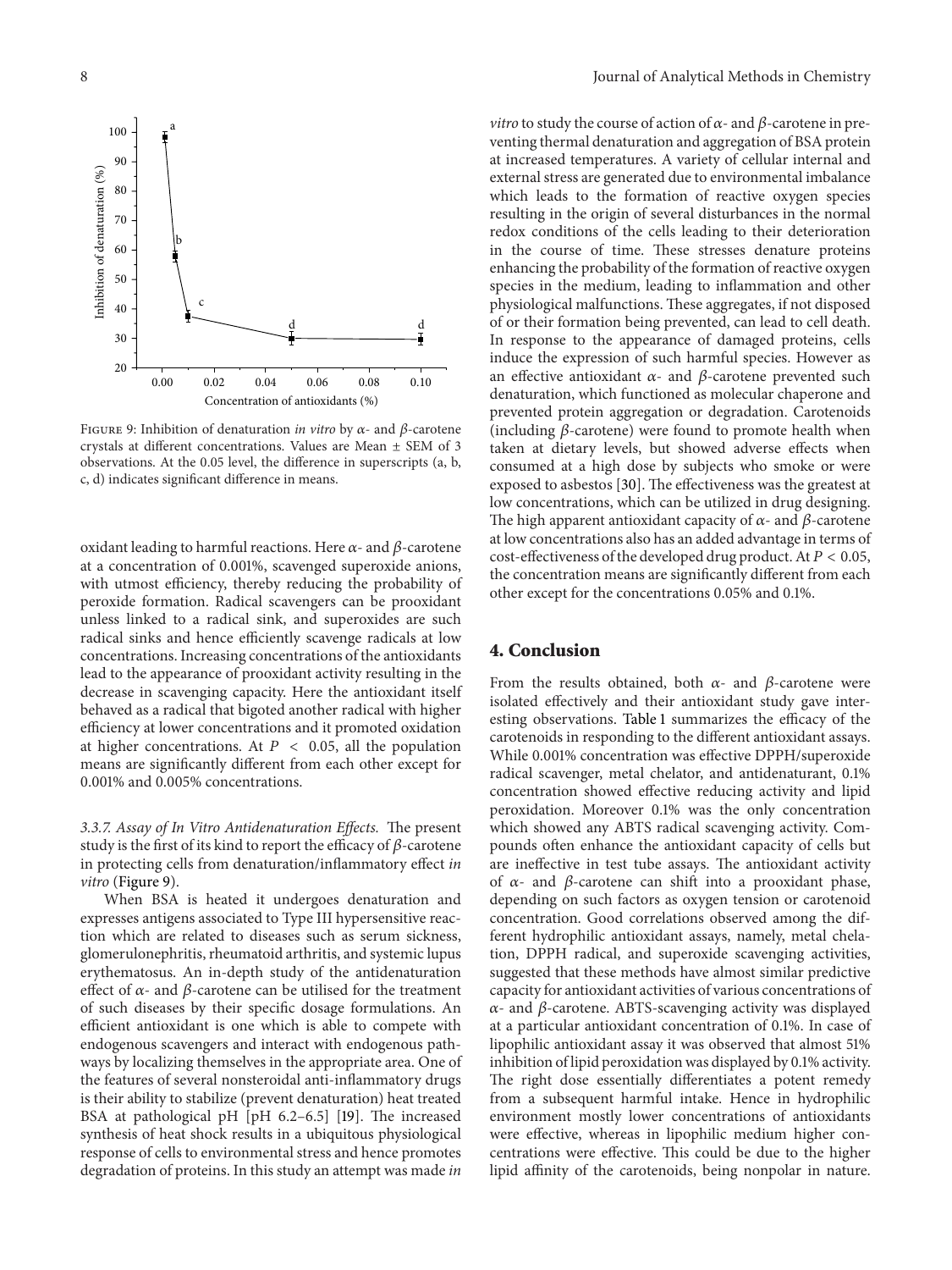| Concentrations<br>(% ) | Antioxidant assay                                             |                            |                               |                                                     |                           |                                                  |                                        |
|------------------------|---------------------------------------------------------------|----------------------------|-------------------------------|-----------------------------------------------------|---------------------------|--------------------------------------------------|----------------------------------------|
|                        | <b>DPPH</b><br>radical<br>scavenging<br>$\text{activity}(\%)$ | Reducing<br>activity $(A)$ | Metal<br>chelation<br>$(\% )$ | ABTS<br>radical<br>scavenging<br>activity<br>$(\%)$ | Lipid<br>peroxidation (%) | Superoxide radical<br>scavenging activity<br>(%) | Anti-<br>denaturation<br>assay $(\% )$ |
| 0.001                  | $+++++$                                                       | $^{+}$                     | $+++++$                       |                                                     | $^{+}$                    | $+++++$                                          | $+++++$                                |
| 0.005                  | $++++$                                                        | $++$                       | $++++$                        |                                                     | $++$                      | $++++$                                           | $+++++$                                |
| 0.01                   | $+++$                                                         | $+++$                      | $+++$                         |                                                     | $+++$                     | $+++$                                            | $+++$                                  |
| 0.05                   | $++$                                                          | $+++++$                    | $++$                          |                                                     | $+++++$                   | $++$                                             | $^{++}$                                |
| 0.1                    | $\overline{+}$                                                | $+++++$                    | $^{+}$                        | $\div$                                              | $+++++$                   | $^{+}$                                           | $^{+}$                                 |

Table 1: Relative efficacy of each antioxidant assay for individual antioxidant concentration.

In consequence they can act as substantial chemoprotectants and prevent harmful physiological activities, if consumed in a proper dose.

#### Acknowledgment

The authors would like to acknowledge the "Council of Scientific and Industrial Research" (CSIR) for the financial support received.

#### References

- [1] Y. Yuan, Y. Gao, L. Mao, and J. Zhao, "Optimisation of conditions for the preparation of  $\beta$ -carotene nanoemulsions using response surface methodology," Food Chemistry, vol. 107, no. 3, pp. 1300–1306, 2008.
- [2] D. Albanes, " $\beta$ -Carotene and lung cancer: a case study," American Journal of Clinical Nutrition, vol. 69, no. 6, pp. 1345S–1350S, 1999.
- [3] M. Nitsche, W. Johannisbauer, and V. Jordan, "Process for Obtaining Carotene from Palm Oil," US Patent 5, 902, 890, 1999.
- [4] A. A. Woodall, G. Britton, and M. J. Jackson, "Carotenoids and protection of phospholipids in solution or in liposomes against oxidation by peroxyl radicals: relationship between carotenoid structure and protective ability," Biochimica et Biophysica Acta, vol. 1336, no. 3, pp. 575–586, 1997.
- [5] K. R. Martin, M. L. Failla, and J. C. Smith Jr., " $\beta$ -Carotene and lutein protect HepG2 human liver cells against oxidant- induced damage," Journal of Nutrition, vol. 126, no. 9, pp. 2098–2106, 1996.
- [6] T. Iyama, A. Takasuga, and M. Azuma, " $\beta$ -carotene accumulation in mouse tissues and a protective role against lipid peroxidation," International Journal for Vitamin and Nutrition Research, vol. 66, no. 4, pp. 301–305, 1996.
- [7] V. Agte and K. Tarwadi, "The importance of nutrition in the prevention of ocular disease with special reference to cataract," Ophthalmic Research, vol. 44, no. 3, pp. 166–172, 2010.
- [8] P. Di Mascio, S. Kaiser, and H. Sies, "Lycopene as the most efficient biological carotenoid singlet oxygen quencher," Archives of Biochemistry and Biophysics, vol. 274, no. 2, pp. 532–538, 1989.
- [9] P. F. Guo, Preparation, antioxidant activity and stability of lycopene and  $\beta$ -carotene from Papaya [Ph.D. thesis], 2009.
- [10] J. G. Jackson, E. L. Lien, S. J. White, N. J. Bruns, and C. F. Kuhlman, "Major carotenoids in mature human milk: longitudinal and diurnal patterns," Journal of Nutritional Biochemistry, vol. 9, no. 1, pp. 2–7, 1998.
- [11] D. R. Katerere and J. N. Eloff, "Antibacterial and antioxidant activity of Sutherlandia frutescens (Fabaceae), a reputed anti-HIV/AIDS phytomedicine," Phytotherapy Research, vol. 19, no. 9, pp. 779–781, 2005.
- [12] H. J. D. Dorman and R. Hiltunen, "Fe(III) reductive and free radical-scavenging properties of summer savory (Satureja hortensis L.) extract and subfractions," Food Chemistry, vol. 88, no. 2, pp. 193–199, 2004.
- [13] T. C. P. Dinis, V. M. C. Madeira, and L. M. Almeida, "Action" of phenolic derivatives (acetaminophen, salicylate, and 5 aminosalicylate) as inhibitors of membrane lipid peroxidation and as peroxyl radical scavengers," Archives of Biochemistry and Biophysics, vol. 315, no. 1, pp. 161–169, 1994.
- [14] R. Re, N. Pellegrini, A. Proteggente, A. Pannala, M. Yang, and C. Rice-Evans, "Antioxidant activity applying an improved ABTS radical cation decolorization assay," Free Radical Biology and Medicine, vol. 26, no. 9-10, pp. 1231–1237, 1999.
- [15] X. Zhao, H. Sun, A. Hou, Q. Zhao, T. Wei, and W. Xin, "Antioxidant properties of two gallotannins isolated from the leaves of Pistacia weinmannifolia," Biochimica et Biophysica Acta, vol. 1725, no. 1, pp. 103–110, 2005.
- [16] I. Gülçin, I. G. Şat, Ş. Beydemir, M. Elmastaş, and Ö. I. Küfrevioğlu, "Comparison of antioxidant activity of clove (Eugenia caryophylata Thunb) buds and lavender (Lavandula stoechas L.)," Food Chemistry, vol. 87, no. 3, pp. 393–400, 2004.
- [17] Z. Yaping, Y. Wenli, W. Dapu, L. Xiaofeng, and H. Tianxi, "Chemiluminescence determination of free radical scavenging abilities of 'tea pigments' and comparison with 'tea polyphenols'," Food Chemistry, vol. 80, no. 1, pp. 115–118, 2003.
- [18] J. Wang, Q. Zhang, Z. Zhang, and Z. Li, "Antioxidant activity of sulfated polysaccharide fractions extracted from Laminaria japonica," International Journal of Biological Macromolecules, vol. 42, no. 2, pp. 127–132, 2008.
- [19] L. A. D. Williams, A. O'Connar, L. Latore et al., "The in vitro anti-denaturation effects induced by natural products and non-steroidal compounds in heat treated (Immunogenic) bovine serum albumin is proposed as a screening assay for the detection of anti-inflammatory compounds, without the use of animals, in the early stages of the drug discovery process," West Indian Medical Journal, vol. 57, no. 4, pp. 327–331, 2008.
- [20] E. Biehler, F. Mayer, L. Hoffmann, E. Krause, and T. Bohn, "Comparison of 3 spectrophotometric methods for carotenoid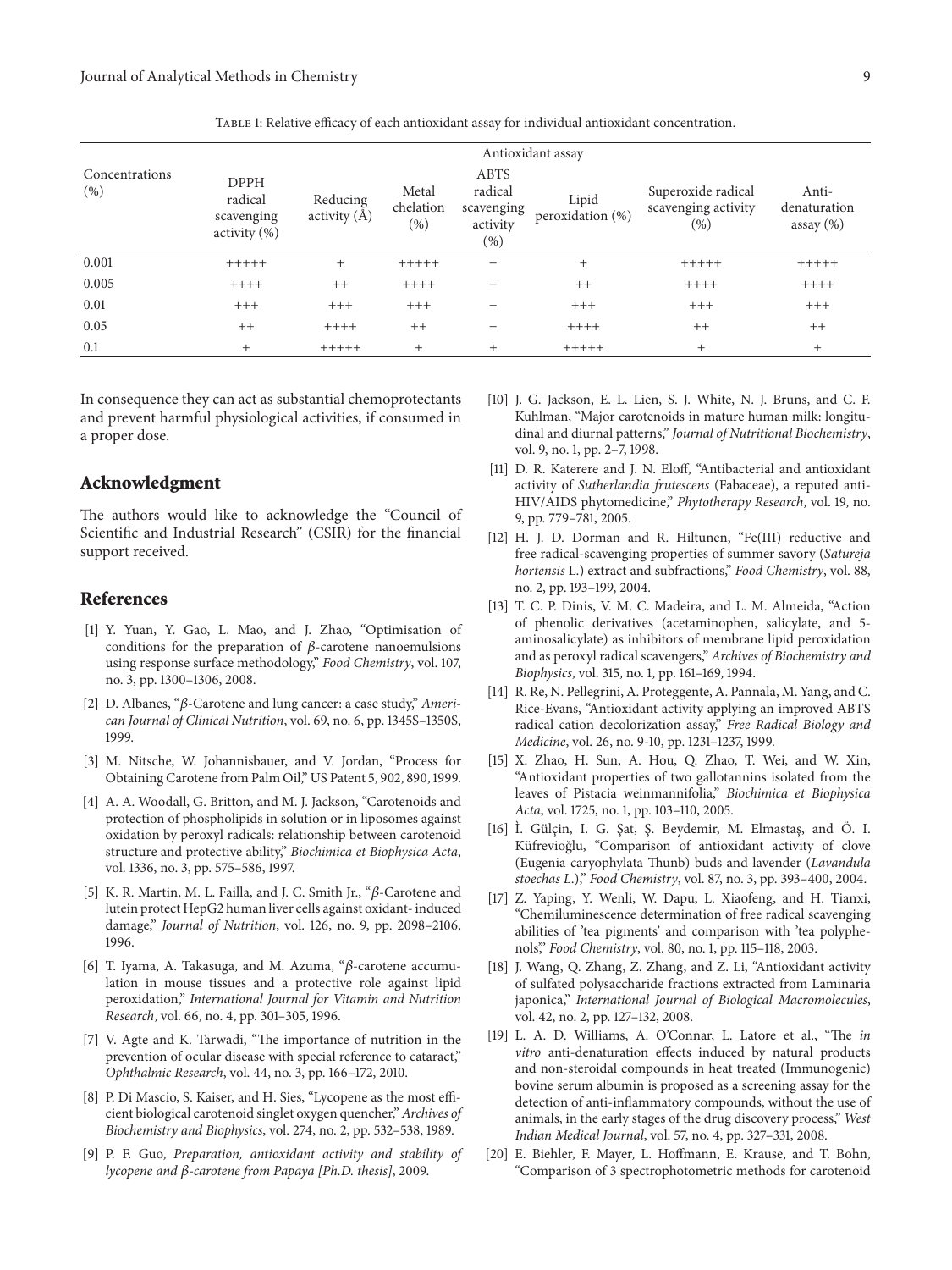determination in frequently consumed fruits and vegetables," Journal of Food Science, vol. 75, no. 1, pp. C55–C61, 2010.

- [21] R. J. Bushway, A. Yang, and A. M. Yamani, "Comparison of alpha- and beta-carotene content of supermarket vs. Roadside stand produced in Maine," Technical Bulletin, vol. 122, pp. 1-16, 1986.
- [22] B. Fried, K. Beers, and J. Sherma, "Thin-layer chromatographic analysis of beta-carotene and lutein in Echinostoma trivolvis (Trematoda) rediae," Journal of Parasitology, vol. 79, no. 1, pp. 113–114, 1993.
- [23] X. L. Li and A. G. Zhou, "Evaluation of the antioxidant effects of polysaccharides extracted from Lycium barbarum," Medicinal Chemistry Research, vol. 15, no. 9, pp. 471–482, 2007.
- [24] T. Yamaguchi, H. Takamura, T. Matoba, and J. Terao, "HPLC method for evaluation of the free radical-scavenging activity of foods by using 1,1-diphenyl-2-picrylhydrazyl," Bioscience, Biotechnology and Biochemistry, vol. 62, no. 6, pp. 1201–1204, 1998.
- [25] F. Yamaguchi, M. Saito, T. Ariga, Y. Yoshimura, and H. Nakazawa, "Free radical scavenging activity and antiulcer activity of garcinol from Garcinia indica fruit rind," Journal of Agricultural and Food Chemistry, vol. 48, no. 6, pp. 2320–2325, 2000.
- [26] D. D. Kitts, Y. V. Yuan, A. N. Wijewickreme, and L. U. Thompson, "Antioxidant activity of the flaxseed lignan secoisolariciresinol diglycoside and its mammalian lignan metabolites enterodiol and enterolactone," Molecular and Cellular Biochemistry, vol. 202, no. 1-2, pp. 91–100, 1999.
- [27] L. Mueller and V. Boehm, "Antioxidant activity of  $\beta$ -carotene compounds in different in vitro assays," Molecules, vol. 16, no. 2, pp. 1055–1069, 2011.
- [28] C. C. Teow, V.-D. Truong, R. F. McFeeters, R. L. Thompson, K. V. Pecota, and G. C. Yencho, "Antioxidant activities, phenolic and  $\beta$ -carotene contents of sweet potato genotypes with varying flesh colours," Food Chemistry, vol. 103, no. 3, pp. 829–838, 2007.
- [29] B. Halliwell, J. M. C. Gutteridge, and C. E. Cross, "Free radicals, antioxidants, and human disease: where are we now?" Journal of Laboratory and Clinical Medicine, vol. 119, no. 6, pp. 598–620, 1992.
- [30] S. A. R. Paiva, R. M. Russell, and S. K. Dutta, " $\beta$ -carotene and other carotenoids as antioxidants," Journal of the American College of Nutrition, vol. 18, no. 5, pp. 426–433, 1999.